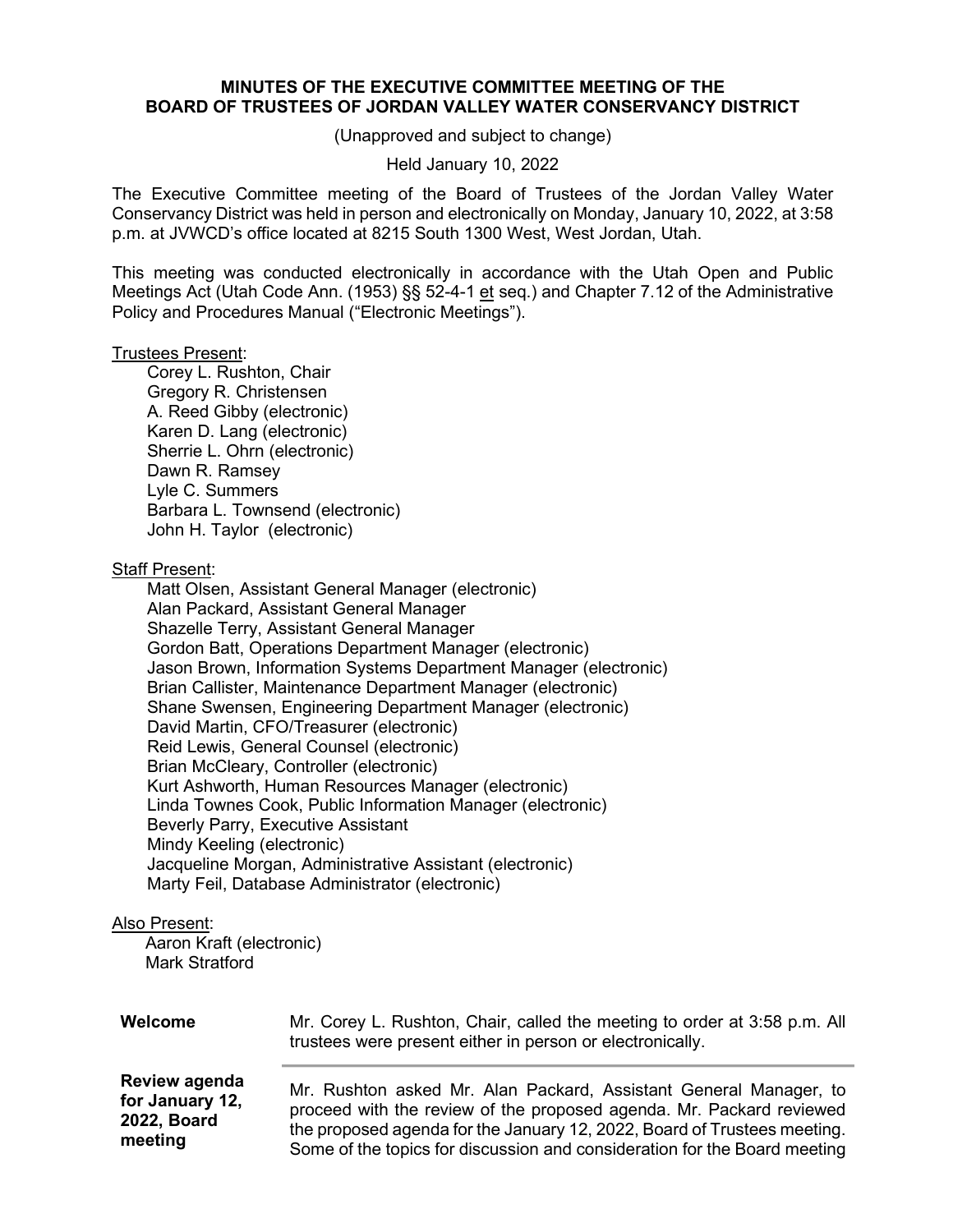**Discuss General Counsel position**

**Discuss water purchase contracts** included: consider approval of minutes of the Executive Committee meeting held November 8, 2021, the regular Board meeting held November 10, 2021, and the Trustees' expenses report for November and December 2021; consider ratification of General Counsel appointment; consider adoption of Petition Certification (Rowley Drive), certifying petition for annexation of lands into the Jordan Valley Water Conservancy District; consider adoption of Resolution No. 22-01, "Amending Jordan Valley Water Conservancy District's Policy Manual" (Personnel Rules and Regulations); establishing a level of service for preparation of fiscal year 2022/2023 budget; preliminary budget preparation calendar; preliminary budget parameters plan; consider award of construction contract for Jordan Aqueduct Reach 3 Cathodic Protection System; consider engineering contract amendment for 3600 West 10200 South pump station; verification of compliance with selected legal requirements and internal District practices; consider approval of determination that water right a32138a is surplus and can be made available for sale; core mission reports; standing committee reports; and various routine reporting items. A closed session was proposed to discuss sale or purchase of real property and/or water rights or water shares, and to discuss information provided during procurement process. Mr. Alan Packard, Assistant General Manager, thanked Mr. Reed Gibby for participating with staff interviewing candidates. Mr. Mark Stratford, who was in attendance, was chosen as the best candidate and was offered the General Counsel position, to be effective February 1, 2022. Mr. Packard reviewed Mr. Stratford's experience which included his work with Ogden City, participation on the Utah Water Task Force, water rights, and his work with the Utah League of Cities and Towns. Mr. Stratford introduced himself and responded to various questions from Trustees. Mr. Alan Packard, Assistant General Manager, said that in response to water use restriction messaging by JVWCD and the Governor, and late summer heavy rain, some of the Member Agencies finished the year taking

delivery of less than the minimum purchase amount defined in their contract. He said that typical wholesale water purchase contracts state that the purchaser agrees to purchase annually, or in any event pay for annually, the minimum amount. This allows JVWCD to amortize costs with a high bond rating, to ensure infrastructure is installed in the most costeffective way. Mr. Packard said that the JVWCD Wholesale Rules and Regulations include a provision which states that when a Member Agency does not take delivery of all its minimum contract amount, the Member Agency may take deferred delivery of purchased water up to five percent of contract amount in the following calendar year. Mr. Packard said there are three Member Agencies, Hexcel Corporation, South Jordan City, and Utah Department of Corrections, that took less than ninety-five percent of their minimum purchase amount. Staff is evaluating a potential adjustment in recognition of an extraordinary year such as 2021. Mr. Packard presented two alternatives; 1) allow an exception due to the conditions of 2021 of more than five percent deferred delivery of water and allow more than one year to take it, and 2) consider amending the water purchase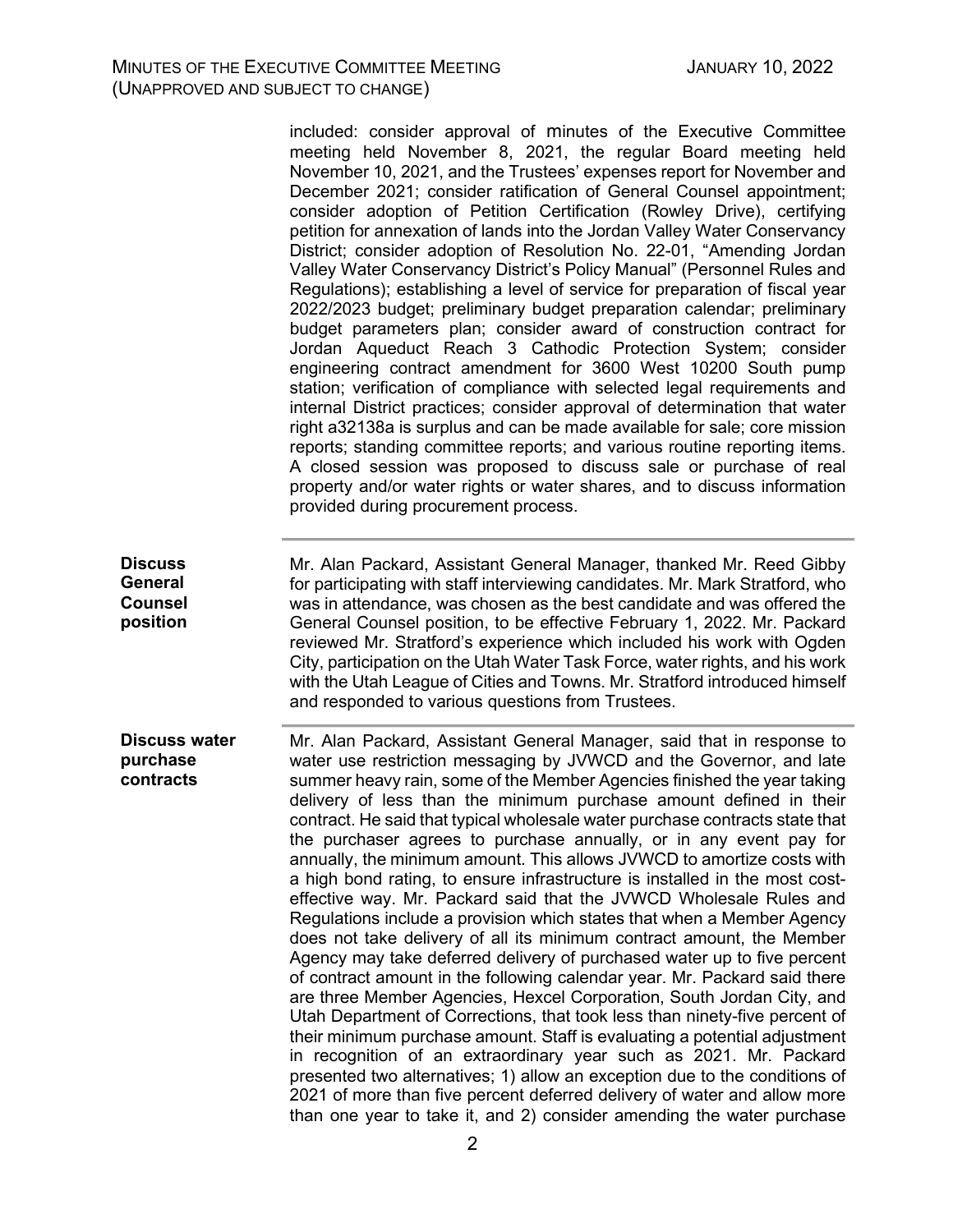agreements that would retroactively change the 2021 obligation then ramp back up. He said input from the Board will help staff prepare a recommendation for the February 2022 Board meeting.

Mr. Taylor asked if the amounts used are less than the contract amount because of conservation or due to use of other supplies. Mr. Packard said it would be characterized as true conservation and that South Jordan City and Hexcel do not have any other water resources. Mr. Taylor followed up asking if this is short term conservation or if it is expected to be long term conservation. Mr. Packard said it is primarily a response to drought messaging. Mr. Taylor asked if Member Agencies have been asked directly why they are so low. Ms. Ramsey, Mayor of South Jordan City, said it is primarily due to drought messaging and conservation. Mr. Taylor asked if any of the entities had reached out for any solutions. Mr. Packard said JVWCD is being proactive with its solutions but has not received any formal requests. Mr. Rushton mentioned that Member Agencies are fine tuning their contracts and JVWCD should carry out the contract unless a drought emergency is declared.

Ms. Ohrn asked if penalties are implemented for cities going over their contract allocation. Mr. Packard explained Block 2 pricing was put in place for any water delivered beyond 120% of contract. As a result, several Member Agencies updated their water purchase agreements in 2021 after implementing JVWCD's Water Efficiency Standards, to stay out of Block 2 pricing. Ms. Ohrn expressed concern whether the updated water purchase agreements possibly overestimate water usage needed, and did not want to penalize Member Agencies due to conservation, but also did not want to set precedence or change policy.

Mr. Taylor said JVWCD's costs need to be recovered based on the minimum contract amounts. Mr. Packard clarified that Member Agencies will still pay the minimum purchase amount despite reduced usage in 2021, but now considering whether to allow more than five percent deferred delivery of purchased water as a one-time exception to be taken in 2022 or 2023. Ms. Ohrn asked what the time frame is for the exception. Mr. Packard answered that there would be a policy change, and if approved, a certain percentage of water could carry over a specific number of years. There would be a specific one-time action for each Member Agency. Ms. Ohrn asked that the language for a one-time action be more concise.

Mr. Christensen recommends no adjustment for Hexcel Corporation and asked what South Jordan would pay for unused water. Mr. Packard said South Jordan would pay their full contract amount, and the current policy allows for some benefit by taking five percent of the contract amount the following year. Per current policy, South Jordan would pay \$229,000 for additional unused water, Hexcel will pay approximately \$33,000 and the Department of Corrections approximately \$38,000 in payments for unused water.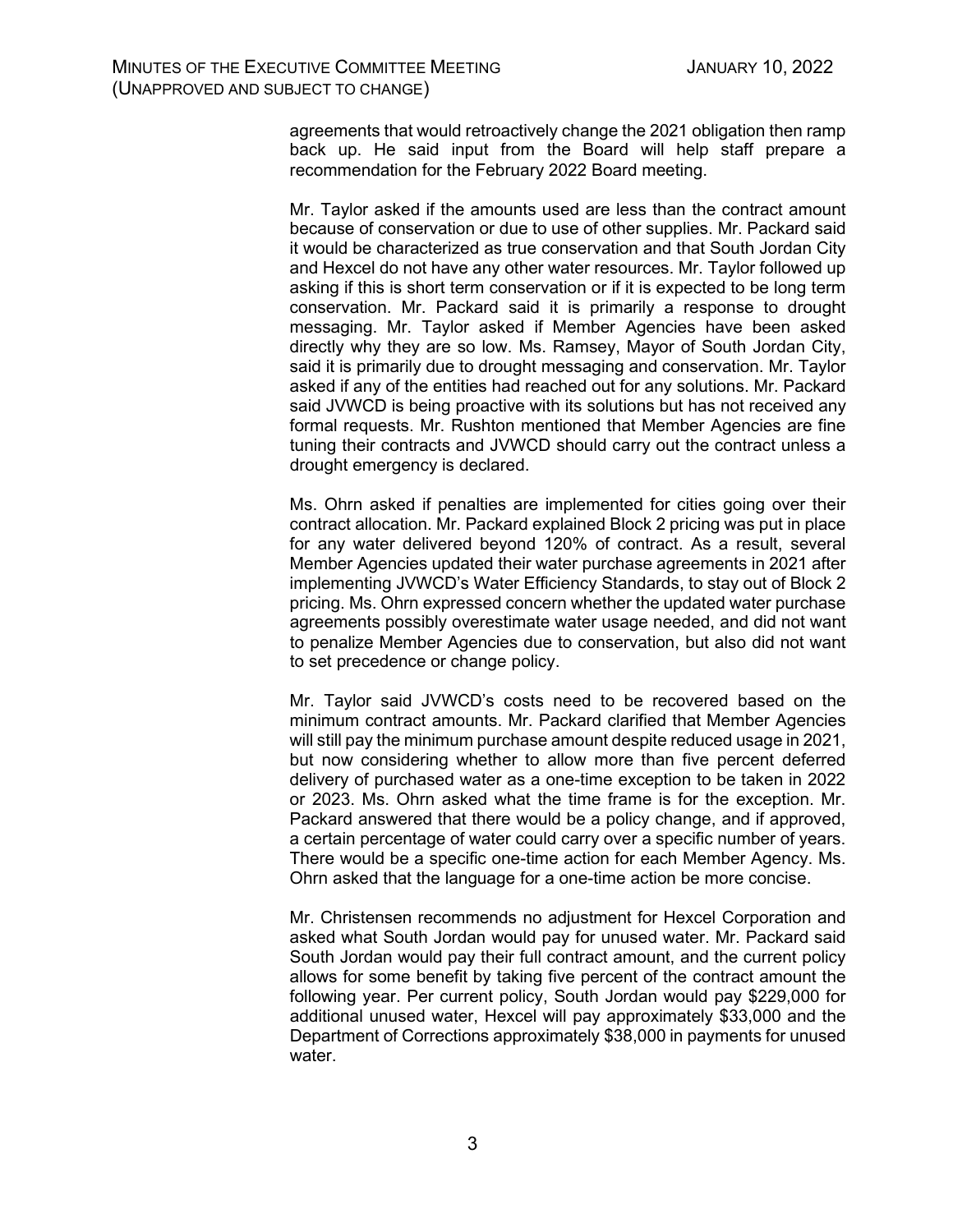Mr. Taylor asked what deliveries were for 2021 compared to the budgeted amount. Mr. Packard said deliveries for 2021 were 100,122 acre feet with 104,000 acre feet budgeted for the fiscal year.

Ms. Lang asked if JVWCD can legally apply the recommended policy change to only one Member Agency or if it must be applied to all three Member Agencies being discussed. Mr. Packard said that change would apply to any affected Member Agency.

Mr. Taylor voiced his support of leaving the financial side of the water purchase contract alone but allowing the recommended deliveries to be spread over more than one year.

Mr. Packard said based on input from the Board, a recommendation will be brought to the Board in the February Board meeting.

**Discuss retail service provided in Willowcreek and Creek Road areas** Mr. Alan Packard, Assistant General Manager, presented a discussion on retail service provided by JVWCD in Willowcreek and Creek Road areas. He said there are approximately 800 connections with approximately 600- 700 acre feet of annual deliveries. He said that many of the 800 properties served have annexed into Sandy City and JVWCD has a policy providing for the transfer of retail customers and distribution facilities to a municipality if such a transfer would benefit the affected JVWCD customers and would be in the best interest of JVWCD. Currently Metropolitan Water District of Salt Lake and Sandy treats JVWCD's water that is delivered to upper Willowcreek area but on a space-available capacity basis. To continue serving the upper Willowcreek area, JVWCD will need to invest \$3.5 million for a booster pump station and storage tank. Mr. Packard said Sandy City's system is well situated to accommodate JVWCD's retail service area. Mr. Packard said that following a preliminary analysis, it seems to be in the best long-term interest for both JVWCD and the JVWCD customers to transfer water services to Sandy City. He said the recommended next steps are a continued evaluation of transfer criteria, develop information materials jointly with Sandy City, inform affected retail customers, execute a service area transfer agreement with Sandy City, proceed with final design of transfer improvements, and competitively bid and complete construction of improvements to the transfer system, all subject to JVWCD Board authorization.

**Discuss vaccination policy** Ms. Shazelle Terry, Assistant General Manager, said in November 2021, an emergency temporary standard (ETS)was issued by OSHA to require all employers with 100 employees or more to implement a policy requiring COVID-19 vaccination or testing in lieu of vaccination. She said the Supreme Court is currently hearing the case regarding the temporary stay of the ETS issued by the  $6<sup>th</sup>$  Circuit Court. Some additional issues to consider related to the ETS are a bill passed by Utah State Legislature contrary to the Federal standard and that Utah OSHA is responsible for implementing Federal standards. Federal OSHA does not believe Utah OSHA is developing an adequate plan to implement the standards and may choose to take over implementation of OSHA standards in the state. Ms. Terry said JVWCD has put together a COVID-19 vaccination policy